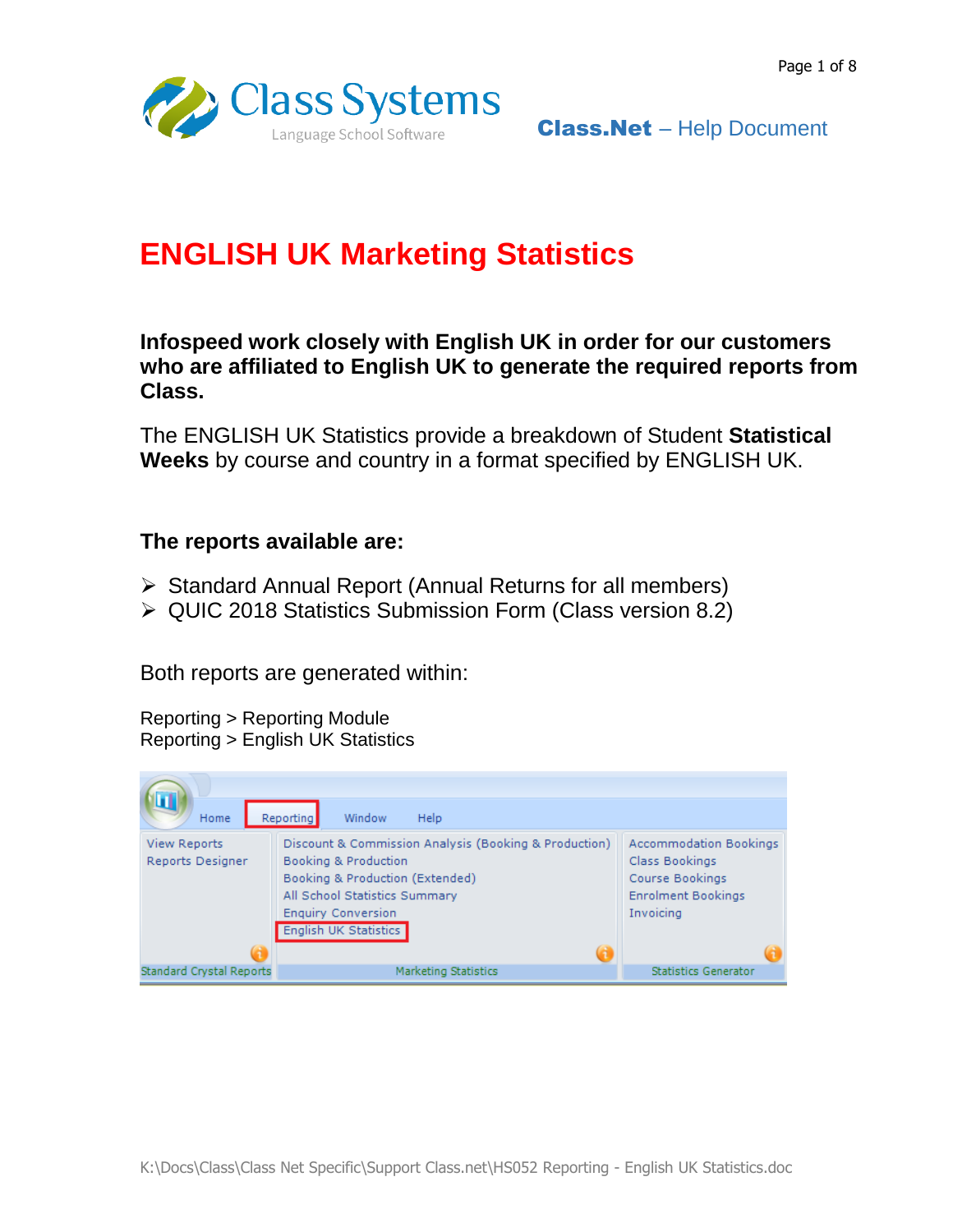#### Selection screen and Criteria -

Within the English UK Statistics complete the 'English UK Details' and 'Criteria' as this is the information displayed at the head of the report.

| <b>E.</b> Statistics - English UK         |                                                                                                                                                                                                                                                                                                                                                                                                                                                                                                                                                                                      |                                 |  |
|-------------------------------------------|--------------------------------------------------------------------------------------------------------------------------------------------------------------------------------------------------------------------------------------------------------------------------------------------------------------------------------------------------------------------------------------------------------------------------------------------------------------------------------------------------------------------------------------------------------------------------------------|---------------------------------|--|
| <b>Reports</b><br>can send to English UK. | All English UK members are required to submit summarised, annual<br>statistics through the English UK website. Although these figures have<br>to be entered manually, the Standard Annual Report option can be used<br>to produce the figures that you will need.<br>If you are also a member of the English UK Core Group, and signed up<br>to their 3-year submission scheme, you will need to run the Core Group<br>Quarterly Report. This report will produce a file of statistical information<br>(based on the criteria dates you enter), in the correct file format, that you |                                 |  |
| English UK Details                        |                                                                                                                                                                                                                                                                                                                                                                                                                                                                                                                                                                                      |                                 |  |
| Name                                      | Infospeed                                                                                                                                                                                                                                                                                                                                                                                                                                                                                                                                                                            |                                 |  |
| School                                    | Infospeed Ltd                                                                                                                                                                                                                                                                                                                                                                                                                                                                                                                                                                        |                                 |  |
| Member Number                             | 12345678                                                                                                                                                                                                                                                                                                                                                                                                                                                                                                                                                                             |                                 |  |
| E-Mail                                    | Support@infospeed.co.uk                                                                                                                                                                                                                                                                                                                                                                                                                                                                                                                                                              | Standard<br>Annual              |  |
| Criteria                                  |                                                                                                                                                                                                                                                                                                                                                                                                                                                                                                                                                                                      | Report                          |  |
| Include School                            | ΑI                                                                                                                                                                                                                                                                                                                                                                                                                                                                                                                                                                                   | QUIC                            |  |
|                                           | Consolidate statistics for schools sharing same membership number?                                                                                                                                                                                                                                                                                                                                                                                                                                                                                                                   | <b>Statistics</b><br>Submission |  |
| From Date                                 | To Date<br>01 Oct 2017<br>31 Dec 2017<br>$\cdots$                                                                                                                                                                                                                                                                                                                                                                                                                                                                                                                                    | Form.                           |  |
| statistics reminder.                      | Please ensure that you enter the dates given to you in your English UK                                                                                                                                                                                                                                                                                                                                                                                                                                                                                                               | Close                           |  |

Name - The Class users login name. This can be overtyped if necessary

School - Main school name

Membership Number - English UK member number

The membership number can be set up against your school(s) within: Maintenance/Settings > Schools Open the school. Go to the Courses/Classes/Logo tab and add the English UK Member No.

Include School - A single school can be selected or choose to include all schools.

Consolidate statistics for schools sharing same membership number? If a range of schools have the same member number enter the number in to the required schools (within Maintenance/Settings > Schools, as above).

**Please note** for QUIC 2018 a separate report needs to be returned for each premise, even when these share the same member number. For the annual return the statistics for schools sharing a member number should be consolidated.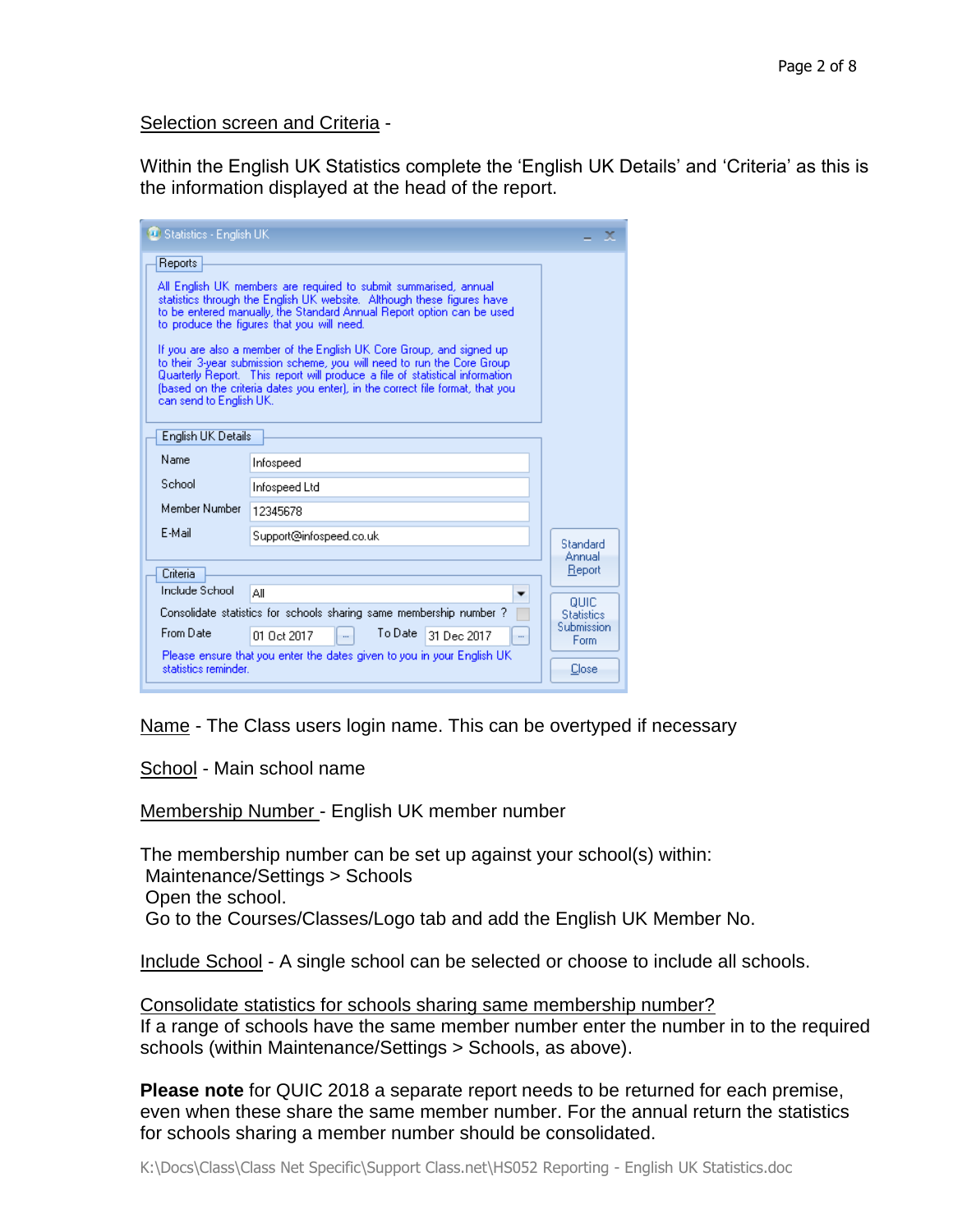The From Date and To Date range is used to filter the results to bookings within a specific time period.

*Note: Please ensure that you enter the dates given to you in your English UK statistics reminder.*

Click the 'Standard Annual Report' or 'QUIC Statistic Submission Form' button to produce the statistics for the given criteria.

If when trying to run either of the reports you get this following message you will need to set the Member Number within the school

| <b>English UK Statistics</b>                                                                   |
|------------------------------------------------------------------------------------------------|
| Please address the following before running the statistics:<br>Member Number must be specified |
|                                                                                                |

Maintenance/Settings > Schools

Open the school.

Go to the Courses/Classes/Logo tab and add the English UK Member No

| 2 3 London School - School                                                                          | x |
|-----------------------------------------------------------------------------------------------------|---|
| General   Courses/Classes/Logo   Rooms/Booking Fees   Timetable   Bank Details   Visa   Web   Notes |   |
| School Logo File<br>$\sim$                                                                          |   |
| English UK Member No. 12345678<br><b>File Number</b>                                                |   |
| Courses                                                                                             |   |
| Course Id<br>Code<br>Name                                                                           |   |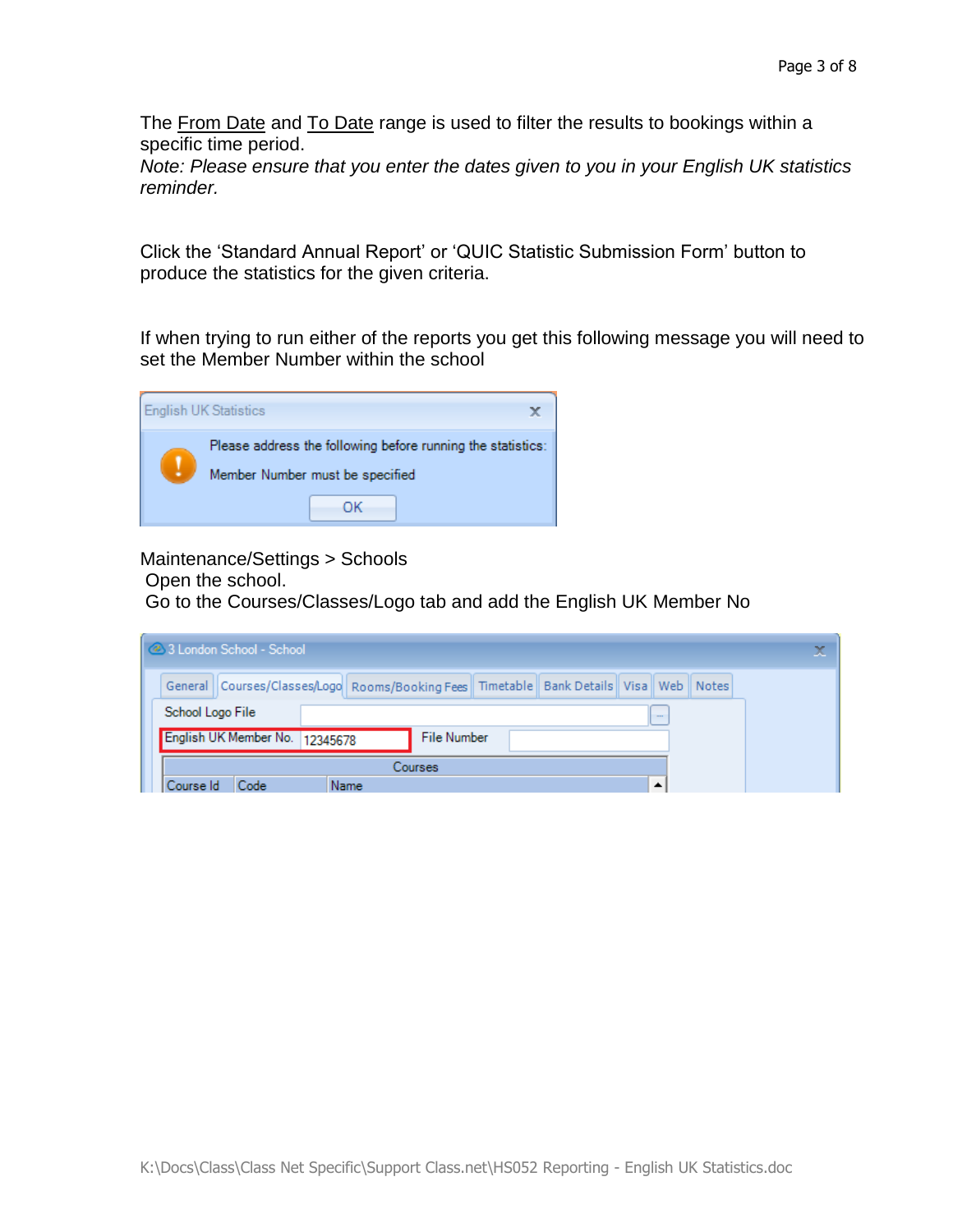## **Statistics Layout:**

## **Standard Annual Report – example**

All countries listed together:

| <b>Contact name:</b> | Infospeed               |              |                     |       |        |              |                      |                |                 |                               |                |                      |
|----------------------|-------------------------|--------------|---------------------|-------|--------|--------------|----------------------|----------------|-----------------|-------------------------------|----------------|----------------------|
| School:              | Infospeed Ltd           |              |                     |       |        |              |                      |                |                 |                               |                |                      |
| <b>Member No.</b>    | 12345678                |              |                     |       |        |              |                      |                |                 |                               |                |                      |
| Date:                | 22/11/2017              |              |                     |       |        |              |                      |                |                 |                               |                |                      |
| <b>Email:</b>        | Support@infospeed.co.uk |              |                     |       |        |              |                      |                |                 |                               |                |                      |
|                      |                         |              |                     |       |        |              |                      |                |                 |                               |                |                      |
|                      |                         | ۰            |                     | 3     | 4      |              |                      | 6              |                 | 8                             | 9              | 10 <sub>10</sub>     |
|                      | Comm                    | Non-<br>Comm | <b>Sub</b><br>Total | Adult | Junior | Sub<br>Total | l General<br>English | ⊺Bus &<br>Prof | English<br>Plus | <b>UtherESP</b><br>i and EAP. | Une-to-<br>One | l Student<br>  Weeks |
| All Countries        | 1005                    | 10           | 1015                | 997   | 18     | 1015         | 1010                 | 0              | $\mathbf{0}$    |                               |                | 1015                 |

# QUIC Statistic Submission Form – example

Split by country: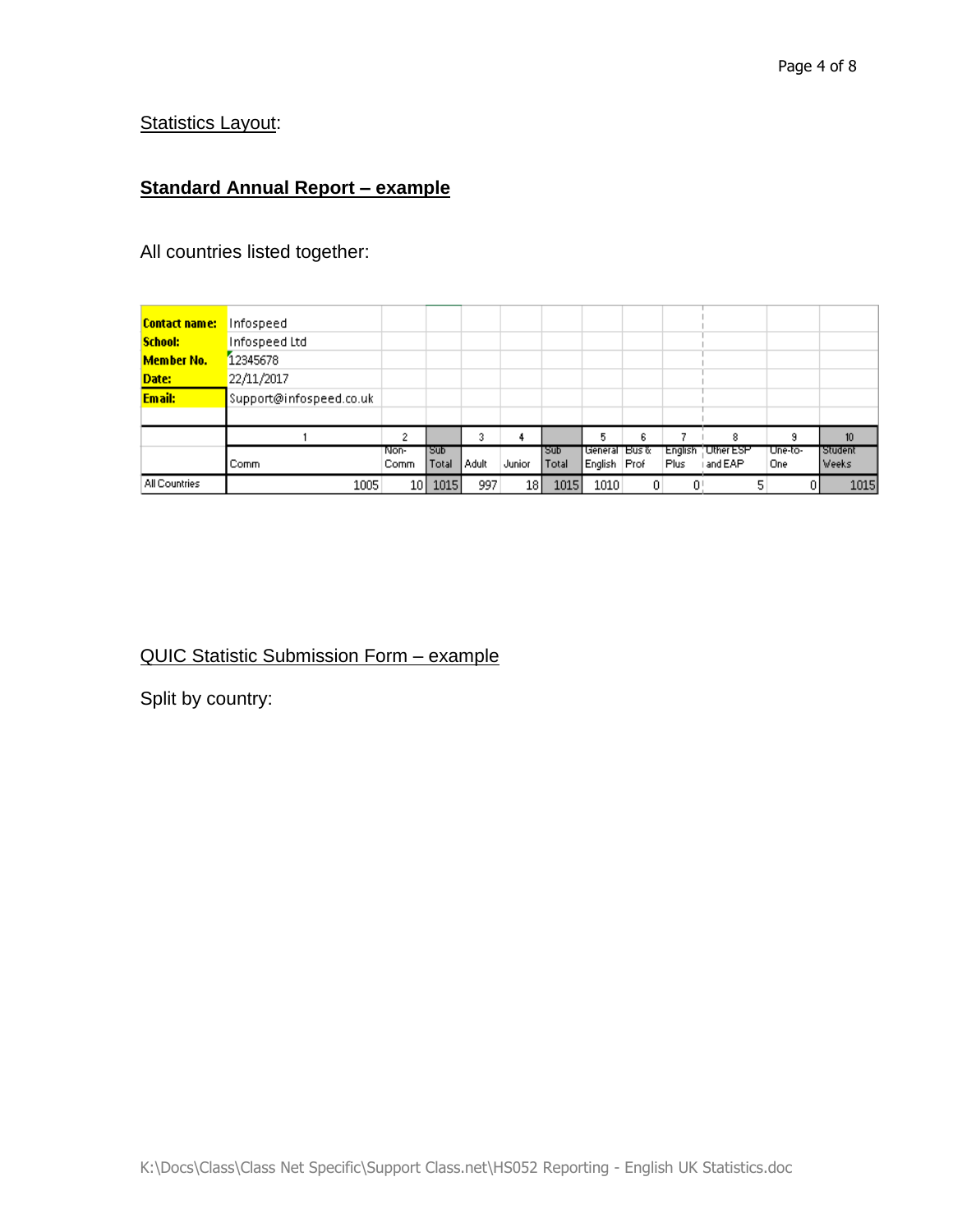#### QUIC Statistic Submission Form – example

## Split by country:

| QUIC statistics submission form                                                                                                                                                                                                                                                                                                                                                                                                                                                                                                                                                                                                                                                                                                                                                                                                                                                                                                                                                                                                                                                                                         |                                                                                            |                                    |       |        |       |            |                    |                                       |                  |     |            |                |                        |                    |                                   |      |  |
|-------------------------------------------------------------------------------------------------------------------------------------------------------------------------------------------------------------------------------------------------------------------------------------------------------------------------------------------------------------------------------------------------------------------------------------------------------------------------------------------------------------------------------------------------------------------------------------------------------------------------------------------------------------------------------------------------------------------------------------------------------------------------------------------------------------------------------------------------------------------------------------------------------------------------------------------------------------------------------------------------------------------------------------------------------------------------------------------------------------------------|--------------------------------------------------------------------------------------------|------------------------------------|-------|--------|-------|------------|--------------------|---------------------------------------|------------------|-----|------------|----------------|------------------------|--------------------|-----------------------------------|------|--|
|                                                                                                                                                                                                                                                                                                                                                                                                                                                                                                                                                                                                                                                                                                                                                                                                                                                                                                                                                                                                                                                                                                                         |                                                                                            |                                    |       |        |       |            |                    |                                       |                  |     |            |                |                        |                    |                                   |      |  |
|                                                                                                                                                                                                                                                                                                                                                                                                                                                                                                                                                                                                                                                                                                                                                                                                                                                                                                                                                                                                                                                                                                                         |                                                                                            |                                    |       |        |       |            |                    |                                       |                  |     |            |                |                        |                    |                                   |      |  |
|                                                                                                                                                                                                                                                                                                                                                                                                                                                                                                                                                                                                                                                                                                                                                                                                                                                                                                                                                                                                                                                                                                                         |                                                                                            |                                    |       |        |       |            |                    |                                       |                  |     |            |                |                        |                    |                                   |      |  |
|                                                                                                                                                                                                                                                                                                                                                                                                                                                                                                                                                                                                                                                                                                                                                                                                                                                                                                                                                                                                                                                                                                                         |                                                                                            |                                    |       |        |       |            |                    |                                       |                  |     |            |                |                        |                    |                                   |      |  |
|                                                                                                                                                                                                                                                                                                                                                                                                                                                                                                                                                                                                                                                                                                                                                                                                                                                                                                                                                                                                                                                                                                                         |                                                                                            |                                    |       |        |       |            |                    |                                       |                  |     |            |                |                        |                    |                                   |      |  |
|                                                                                                                                                                                                                                                                                                                                                                                                                                                                                                                                                                                                                                                                                                                                                                                                                                                                                                                                                                                                                                                                                                                         |                                                                                            |                                    |       |        |       |            |                    |                                       |                  |     |            |                |                        |                    |                                   |      |  |
|                                                                                                                                                                                                                                                                                                                                                                                                                                                                                                                                                                                                                                                                                                                                                                                                                                                                                                                                                                                                                                                                                                                         |                                                                                            |                                    |       |        |       |            |                    |                                       |                  |     |            |                |                        |                    |                                   |      |  |
| Date:                                                                                                                                                                                                                                                                                                                                                                                                                                                                                                                                                                                                                                                                                                                                                                                                                                                                                                                                                                                                                                                                                                                   |                                                                                            |                                    |       |        |       |            |                    |                                       |                  |     |            |                |                        |                    |                                   |      |  |
| <b>Email:</b>                                                                                                                                                                                                                                                                                                                                                                                                                                                                                                                                                                                                                                                                                                                                                                                                                                                                                                                                                                                                                                                                                                           | support@infospeed.co.uk<br>31/12/2017<br>In the main submission form:<br>01/10/2017<br>to: |                                    |       |        |       |            |                    |                                       |                  |     |            |                |                        |                    |                                   |      |  |
| Period reporting:                                                                                                                                                                                                                                                                                                                                                                                                                                                                                                                                                                                                                                                                                                                                                                                                                                                                                                                                                                                                                                                                                                       |                                                                                            |                                    |       |        |       |            |                    |                                       |                  |     |            |                |                        |                    |                                   |      |  |
|                                                                                                                                                                                                                                                                                                                                                                                                                                                                                                                                                                                                                                                                                                                                                                                                                                                                                                                                                                                                                                                                                                                         |                                                                                            |                                    |       |        |       |            |                    |                                       |                  |     |            |                |                        |                    |                                   |      |  |
| Postcode":                                                                                                                                                                                                                                                                                                                                                                                                                                                                                                                                                                                                                                                                                                                                                                                                                                                                                                                                                                                                                                                                                                              |                                                                                            |                                    |       |        |       |            |                    |                                       |                  |     |            |                |                        |                    |                                   |      |  |
| Contact telephone number:                                                                                                                                                                                                                                                                                                                                                                                                                                                                                                                                                                                                                                                                                                                                                                                                                                                                                                                                                                                                                                                                                               |                                                                                            |                                    |       |        |       |            |                    |                                       |                  |     |            |                |                        |                    |                                   |      |  |
| Position of main QUIC contact:                                                                                                                                                                                                                                                                                                                                                                                                                                                                                                                                                                                                                                                                                                                                                                                                                                                                                                                                                                                                                                                                                          |                                                                                            |                                    |       |        |       |            |                    |                                       |                  |     |            |                |                        |                    |                                   |      |  |
|                                                                                                                                                                                                                                                                                                                                                                                                                                                                                                                                                                                                                                                                                                                                                                                                                                                                                                                                                                                                                                                                                                                         |                                                                                            |                                    |       |        |       |            |                    |                                       |                  |     |            |                |                        |                    |                                   |      |  |
|                                                                                                                                                                                                                                                                                                                                                                                                                                                                                                                                                                                                                                                                                                                                                                                                                                                                                                                                                                                                                                                                                                                         |                                                                                            |                                    |       |        |       |            |                    |                                       |                  |     |            |                |                        |                    |                                   |      |  |
|                                                                                                                                                                                                                                                                                                                                                                                                                                                                                                                                                                                                                                                                                                                                                                                                                                                                                                                                                                                                                                                                                                                         |                                                                                            |                                    |       |        |       |            |                    |                                       |                  |     |            |                |                        |                    |                                   |      |  |
| Nationality of student                                                                                                                                                                                                                                                                                                                                                                                                                                                                                                                                                                                                                                                                                                                                                                                                                                                                                                                                                                                                                                                                                                  | Commissionable<br>(via agent)                                                              | Non-<br>commissionable<br>(direct) | Adult | Junior | Group | Individual | General<br>English | Business &<br>Professional<br>English | English<br>Plus. | EAP | <b>ESP</b> | One-To-<br>One | Teacher<br>Development | General<br>English | Summer/<br><b>Winter</b><br>Camps | EAP. |  |
| Please ensure all the contact details fields are completed.<br>Infospeed<br><b>Contact name:</b><br>1. If you are accredited as a home tuition provider or for in-company provision only where tuition might take place across several UK regions of the UK enter multi in the postcode field.<br><b>Centre name:</b><br>InfospeedLtd<br>12345678<br><b>Member No.</b><br>2. If you are accredited as a seasonal multicentre please submit a form for each location. Enter the postcode of the centre where the teaching took place.<br>22/11/2017<br>1. Use the relevant regional 'other' for countries that are not listed separately.<br>2. Refer to the QUIC guidance sheet for definitions of course type.<br>Need assistance? Contact statistics@englishuk.com<br>Student weeks by booking type<br>Student weeks by source<br>Student weeks by age<br>Student weeks by course type - Adult<br>Student weeks by course type - Juniors<br>17<br>Austria<br>30 <sup>1</sup><br>$f_{\rm B}$<br>14<br>AA<br>301<br>×.<br>14<br>AA<br>35<br>35<br>35<br>35<br>ΩI<br>907<br>907<br>907<br>907<br>tol.<br>10 <sup>1</sup> |                                                                                            |                                    |       |        |       |            |                    |                                       |                  |     |            |                |                        |                    |                                   |      |  |
| <b>Brazil</b>                                                                                                                                                                                                                                                                                                                                                                                                                                                                                                                                                                                                                                                                                                                                                                                                                                                                                                                                                                                                                                                                                                           |                                                                                            |                                    |       |        |       |            |                    |                                       |                  |     |            |                |                        |                    |                                   |      |  |
| <b>Denmark</b>                                                                                                                                                                                                                                                                                                                                                                                                                                                                                                                                                                                                                                                                                                                                                                                                                                                                                                                                                                                                                                                                                                          |                                                                                            |                                    |       |        |       |            |                    |                                       |                  |     |            |                |                        |                    |                                   |      |  |
| <b>France</b>                                                                                                                                                                                                                                                                                                                                                                                                                                                                                                                                                                                                                                                                                                                                                                                                                                                                                                                                                                                                                                                                                                           |                                                                                            |                                    |       |        |       |            |                    |                                       |                  |     |            |                |                        |                    |                                   |      |  |
| Korea                                                                                                                                                                                                                                                                                                                                                                                                                                                                                                                                                                                                                                                                                                                                                                                                                                                                                                                                                                                                                                                                                                                   |                                                                                            |                                    |       |        |       |            |                    |                                       |                  |     |            |                |                        |                    |                                   |      |  |
| <b>Spain</b>                                                                                                                                                                                                                                                                                                                                                                                                                                                                                                                                                                                                                                                                                                                                                                                                                                                                                                                                                                                                                                                                                                            |                                                                                            |                                    |       |        |       |            |                    |                                       |                  |     |            |                |                        |                    |                                   |      |  |

### Comm/Non-Comm

This represents either Commission or Non-Commission and is based upon whether the student is an Agent Booking (Comm) or a Direct Student (Non-Comm).

If it is an agent booking it is the commission agent's Direct flag that determines which column the student fall in to.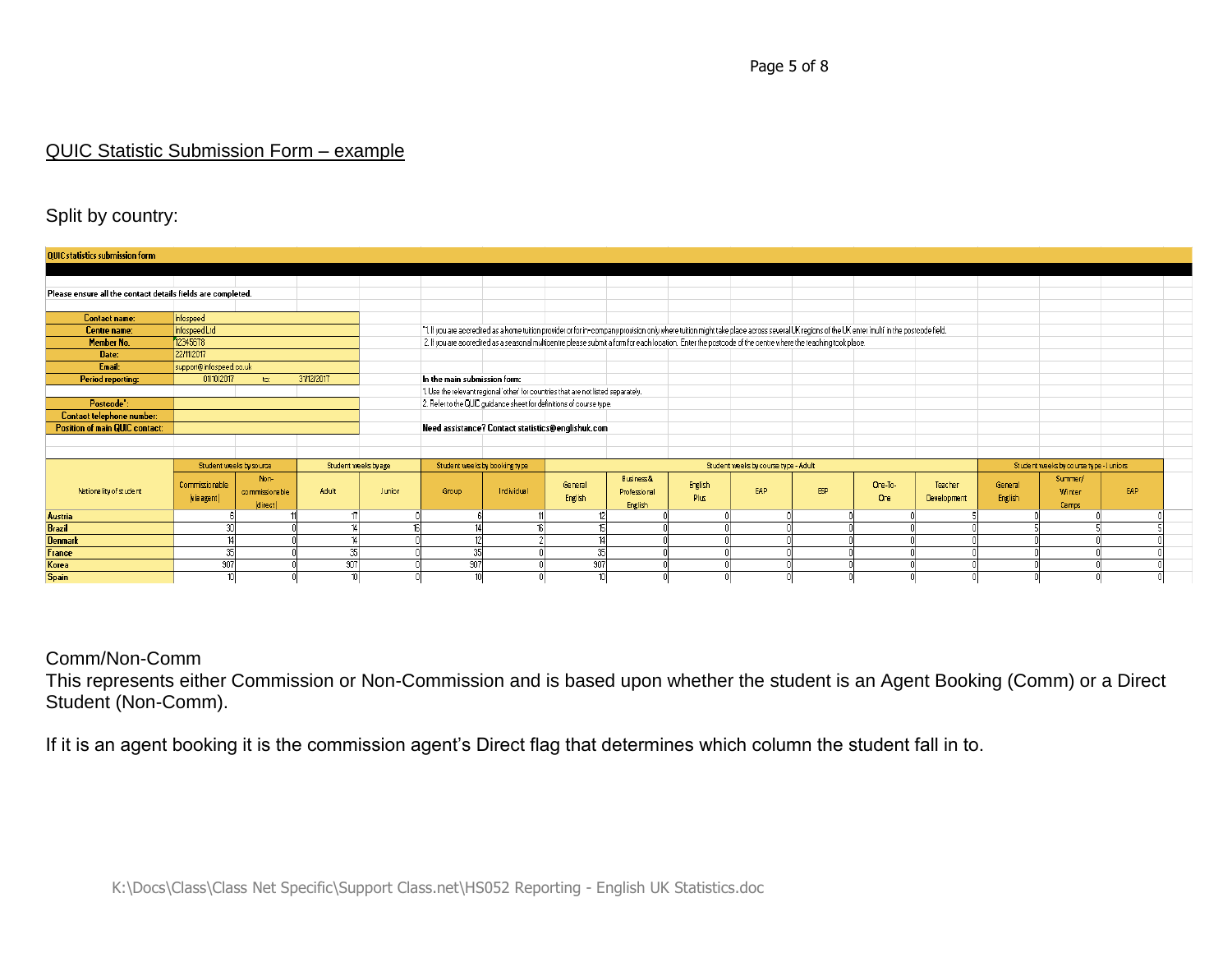#### Course set up:

#### Select: Academic > Courses

| Home<br>Admissions                                                                                                                                                                           | Accommodation                                                                                                                          | Academic | Agents/Mark                       |
|----------------------------------------------------------------------------------------------------------------------------------------------------------------------------------------------|----------------------------------------------------------------------------------------------------------------------------------------|----------|-----------------------------------|
| Classing<br>Classing - Word Merge<br>Courses<br>Classes<br>Rooms<br><b>Teachers</b><br><b>Batch Processes</b><br>Timetabling<br>Attendance/Absence<br>Student Progress<br><b>Assessments</b> | Attendance Report<br>Absence Report<br>Room Utilisation Analysis<br><b>Teacher Unit Analysis</b><br><b>Teacher Availability Report</b> |          | Course Bookings<br>Class Bookings |
| <b>Processes</b>                                                                                                                                                                             | <b>Fixed Reports</b>                                                                                                                   |          | <b>Statistics</b>                 |

English UK may not require statistics for all the courses that you run. Therefore, you must assign just the courses that are required for the statistics.

Within a course choose the correct details for:

- English UK Category
- English UK Age

| 429 General English (15 Lessons) - Course                                  |                    |                                                                   |                     |                                  |                          | $\mathbf{x}$ |
|----------------------------------------------------------------------------|--------------------|-------------------------------------------------------------------|---------------------|----------------------------------|--------------------------|--------------|
| General Language Names Notes                                               |                    | Create a Price Item (Accounting/Price maintenance) for the Course | first               |                                  |                          |              |
| Code                                                                       | <b>GE15</b>        | Academic Course                                                   | v                   | Active                           | v                        |              |
| Name                                                                       |                    | General English (15 Lessons)                                      |                     | Course Davs<br>Sunday            |                          |              |
| School                                                                     | Bournemouth School |                                                                   |                     | Monday                           |                          |              |
| Course Group                                                               | General English    |                                                                   |                     | Tuesday<br>Wednesday             |                          |              |
| Assigned to Price<br>Items                                                 |                    | General English 15 Lessons                                        | Add                 | Thursday<br>Friday               |                          |              |
|                                                                            |                    |                                                                   | Edit                | Saturday                         |                          |              |
|                                                                            |                    |                                                                   | Remove              | Total Week Days<br>5             |                          |              |
| (Dates only required if course runs for a specific duration).<br>From Date |                    |                                                                   | To Date             | (Select Mon-Fri or Sun-Sat Only) |                          |              |
|                                                                            |                    |                                                                   |                     |                                  |                          |              |
| General DefaultClasses Analysis                                            |                    |                                                                   |                     |                                  |                          |              |
| Minimum Students                                                           | $0 \triangleq$     | (Not Used)                                                        | English UK Category | General English                  |                          |              |
| <b>Maximum Students</b>                                                    | $0 \triangleq$     | (Not Used)                                                        | English UK Age      | Junior                           | $\overline{\phantom{a}}$ |              |
| Number of Lessons                                                          | $15 -$             | (Certs + Lesson Limit)                                            | Multiple Classes    | $\overline{\mathbf{v}}$          |                          |              |
| Hours Per Week                                                             | $12.00 \div$       | (Reference Only)                                                  |                     |                                  |                          | Log          |
|                                                                            |                    |                                                                   |                     |                                  |                          | <b>DK</b>    |
|                                                                            |                    |                                                                   |                     |                                  |                          | Cancel       |
| <b>COMMUNITY</b>                                                           |                    |                                                                   |                     |                                  |                          |              |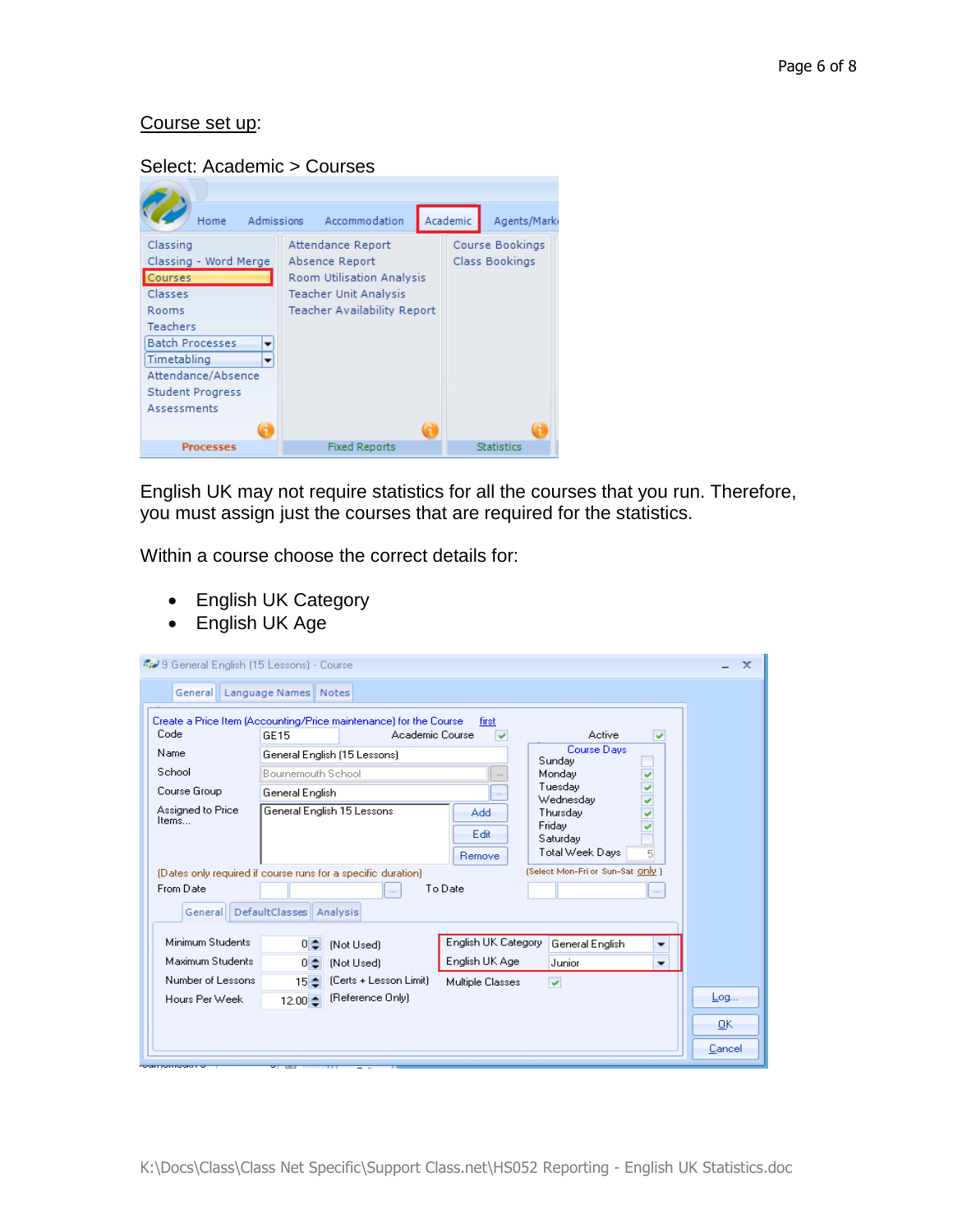English UK Category – Course type

These headings are fixed by ENGLISH UK and indicate the category of the booking.

Note: Teacher Development and Summer/Winter Camps available from Class version 8.2 onward.



## English UK Age - Adult/Junior

These headings are fixed by ENGLISH UK and indicate the student age range of the booking.

| English UK Category     | General English |
|-------------------------|-----------------|
| English UK Age          | Adult           |
| <b>Multiple Classes</b> | Adult           |
|                         | Junior          |
|                         |                 |
|                         |                 |
|                         |                 |

Country Setup:

Country Breakdown

The report is based on the student's country.

The countries shown on the quarterly report are not the countries assigned in Class as these are likely to be different to those required by ENGLISH UK.

Within Class, each Country has an additional field against it:

• English UK Country

This field is used in the ENGLISH UK Statistics and needs to be linked to the existing Country data within Class.